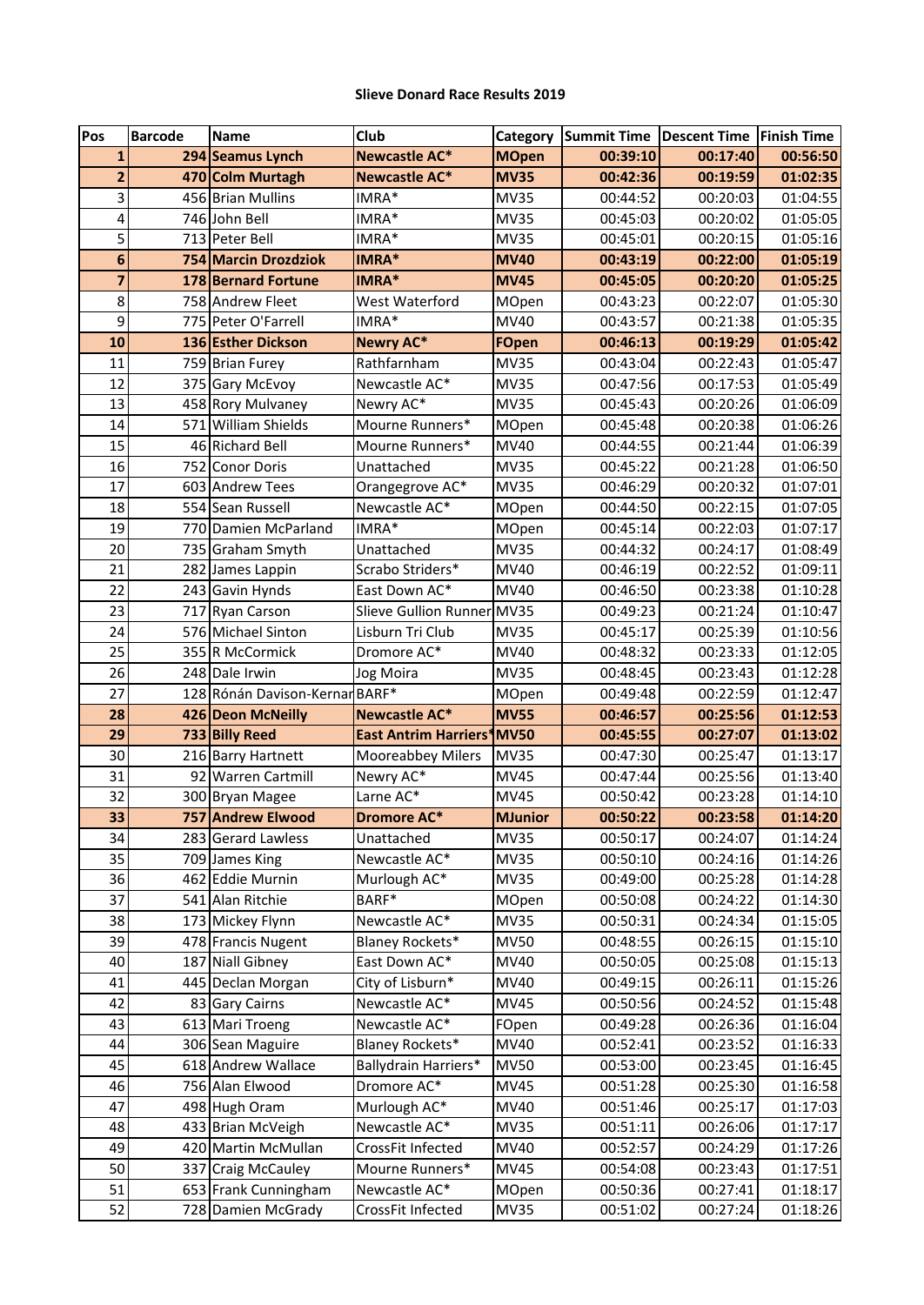| 53  | 634 Barry Wells                           | Newcastle AC*              | <b>MV55</b>    | 00:54:16 | 00:24:21 | 01:18:37 |
|-----|-------------------------------------------|----------------------------|----------------|----------|----------|----------|
| 54  | 549 Hugh Ross                             | Unattached                 | MOpen          | 00:49:16 | 00:29:30 | 01:18:46 |
| 55  | 494 Bernadette O'Kane                     | DUB Runners*               | FOpen          | 00:54:13 | 00:24:42 | 01:18:55 |
| 56  | 468 Dee Murray                            | East Down AC*              | <b>MV50</b>    | 00:52:34 | 00:26:22 | 01:18:56 |
| 57  | 371 Declan McElroy                        | Newcastle AC*              | <b>MV55</b>    | 00:54:20 | 00:24:47 | 01:19:07 |
| 58  | 774 Sinead Murtagh                        | <b>Newcastle AC*</b>       | <b>FV35</b>    | 00:50:38 | 00:28:36 | 01:19:14 |
| 59  | 751 Merwyn Donaldson                      | <b>Mourne Runners*</b>     | <b>MV60</b>    | 00:52:55 | 00:26:30 | 01:19:25 |
| 60  | 149 Mark Dugan                            | Ballydrain Harriers*       | <b>MV50</b>    | 00:52:00 | 00:27:50 | 01:19:50 |
| 61  | 28 Sean Armstrong                         | Murlough AC*               | <b>MV50</b>    | 00:52:53 | 00:27:47 | 01:20:40 |
| 62  | 86 Colum Campbell                         | Newcastle AC*              | MV45           | 00:42:23 | 00:38:27 | 01:20:50 |
| 63  | 732 Becky Quinn                           | <b>Unattached</b>          | <b>FV40</b>    | 00:51:43 | 00:29:55 | 01:21:38 |
| 64  | 716 Andrew Campbell                       | Unattached                 | <b>MV45</b>    | 00:53:06 | 00:28:33 | 01:21:39 |
| 65  | 657 Peter Irwin                           | Unattached                 | <b>MV55</b>    | 00:54:55 | 00:26:57 | 01:21:52 |
| 66  | 174 Sinead Flynn                          | Newcastle AC*              | <b>FV35</b>    | 00:55:52 | 00:26:04 | 01:21:56 |
| 67  | 308 Paddy Mallon                          | BARF*                      | <b>MV50</b>    | 00:56:14 | 00:25:44 | 01:21:58 |
| 68  | 649 David Bell                            | Mourne Runners*            | <b>MV55</b>    | 00:52:59 | 00:29:08 | 01:22:07 |
| 69  | 480 Micheál Ó Mulláin                     | IMRA*                      | <b>MV45</b>    | 00:55:38 | 00:26:37 | 01:22:15 |
| 70  | 776 Michael O'Rourke                      | IMRA*                      | MV40           | 00:54:36 | 00:27:47 | 01:22:23 |
| 71  | 460 Stephen Murdock                       | Unattached                 | MV60           | 00:53:52 | 00:28:36 | 01:22:28 |
| 72  | 223 Paul Heenan                           | Unattached                 | <b>MV50</b>    | 00:55:53 | 00:26:54 | 01:22:47 |
| 73  | 606 Paulette Thomson                      | <b>Newcastle AC*</b>       | <b>FV45</b>    | 00:58:16 | 00:24:49 | 01:23:05 |
| 74  | 707 mark weir                             | North Down AC*             | <b>MV45</b>    | 00:54:03 | 00:30:00 | 01:24:03 |
| 75  | 765 Colin Kerr                            | Unattached                 | <b>MV35</b>    | 00:55:50 | 00:30:17 | 01:26:07 |
| 76  | 410 Hazel McLaughlin                      | Lagan Valley AC*           | <b>FV40</b>    | 00:58:14 | 00:28:23 | 01:26:37 |
| 77  | 755 William Edgar                         | Unattached                 | MOpen          | 00:58:15 | 00:28:42 | 01:26:57 |
| 78  | 639 Brian Wilson                          | Newcastle AC*              | <b>MV45</b>    | 00:58:26 | 00:28:46 | 01:27:12 |
| 79  | 782 Paul Sheridan                         | Unattached                 | MV45           | 00:54:39 | 00:32:46 | 01:27:25 |
| 80  | 486 Paul O'Connor                         | Unattached                 | <b>FV35</b>    | 00:57:14 | 00:30:12 | 01:27:26 |
| 81  | 723 Joseph Mallinshaw                     | Unattached                 | <b>MV35</b>    | 00:54:04 | 00:33:24 | 01:27:28 |
| 82  | 767 Phil McComb                           | Unattached                 | <b>MV45</b>    | 00:56:58 | 00:30:45 | 01:27:43 |
| 83  | 154 Mark Elliott                          | Ballydrain Harriers*       | <b>MV45</b>    | 00:54:57 | 00:32:53 | 01:27:50 |
| 84  | 312 Robbie Marsh                          | Slieve Gullion Runner MV40 |                | 00:54:46 | 00:33:11 | 01:27:57 |
| 85  | 720 Steven Kerr                           | Unattached                 | MV40           | 00:58:41 | 00:29:43 | 01:28:24 |
| 86  | 110 Paul Conway                           | Unattached                 | MV40           | 00:58:30 | 00:29:55 | 01:28:25 |
| 87  | 753 Padraig Doyle                         | Unattached                 | MV40           | 00:57:41 | 00:30:47 | 01:28:28 |
| 88  | 769 Damien McDonnell                      | Unattached                 | MV40           | 00:54:00 | 00:34:29 | 01:28:29 |
| 89  | 729 Ryan McMahon                          | <b>Blaney Rockets*</b>     | <b>MOpen</b>   | 00:55:47 | 00:32:44 | 01:28:31 |
| 90  | 700 Rebecca Magee                         | <b>Dromore AC*</b>         | <b>FJunior</b> | 01:02:06 | 00:26:28 | 01:28:34 |
| 91  | 193 Frankie Gorman                        | Blaney Rockets*            | <b>MV50</b>    | 00:56:03 | 00:32:40 | 01:28:43 |
| 92  | 109 Mathew Conway                         | Unattached                 | MOpen          | 00:53:54 | 00:35:04 | 01:28:58 |
| 93  | 429 Cathal McNiff                         | Dromore AC*                | <b>MV55</b>    | 00:55:42 | 00:33:21 | 01:29:03 |
| 94  | 547 Cathal Rooney                         | CrossFit Infected          | MJunior        | 00:59:00 | 00:30:54 | 01:29:54 |
| 95  | 348 Paddy Joe McComiske CrossFit Infected |                            | MOpen          | 00:58:18 | 00:31:40 | 01:29:58 |
| 96  | 402 Marty Mckibbin                        | Dundrum clg                | <b>MV35</b>    | 00:54:59 | 00:35:04 | 01:30:03 |
| 97  | 63 Andy Bridge                            | BARF*                      | <b>MV55</b>    | 01:00:59 | 00:29:25 | 01:30:24 |
| 98  | 556 Anne Sandford                         | <b>Mourne Runners*</b>     | <b>FV50</b>    | 00:59:15 | 00:31:11 | 01:30:26 |
| 99  | 748 Peter Campbell                        | Unattached                 | MV40           | 00:53:08 | 00:37:23 | 01:30:31 |
| 100 | 266 Nigel Kelly                           | Ballydrain Harriers*       | <b>MV35</b>    | 01:00:35 | 00:30:00 | 01:30:35 |
| 101 | 244 William Imrie                         | Unattached                 | <b>MOpen</b>   | 00:57:30 | 00:33:13 | 01:30:43 |
| 102 | 162 Jerome Farrell                        | Newcastle AC*              | <b>MV45</b>    | 00:59:09 | 00:31:53 | 01:31:02 |
| 103 | 602 Peter Taylor                          | Dromore AC*                | <b>MV50</b>    | 01:01:25 | 00:29:54 | 01:31:19 |
| 104 | 234 Jonathan Hobson                       | Unattached                 | <b>MV35</b>    | 00:57:02 | 00:35:00 | 01:32:02 |
| 105 | 423 Kieran McNamara                       | Scrabo Striders*           | MOpen          | 00:57:57 | 00:34:09 | 01:32:06 |
| 106 | 192 David Glass                           | Unattached                 | <b>MV55</b>    | 00:59:22 | 00:32:45 | 01:32:07 |
| 107 | 150 Stephen Dunn                          | St Peters*                 | <b>MV45</b>    | 00:56:56 | 00:35:13 | 01:32:09 |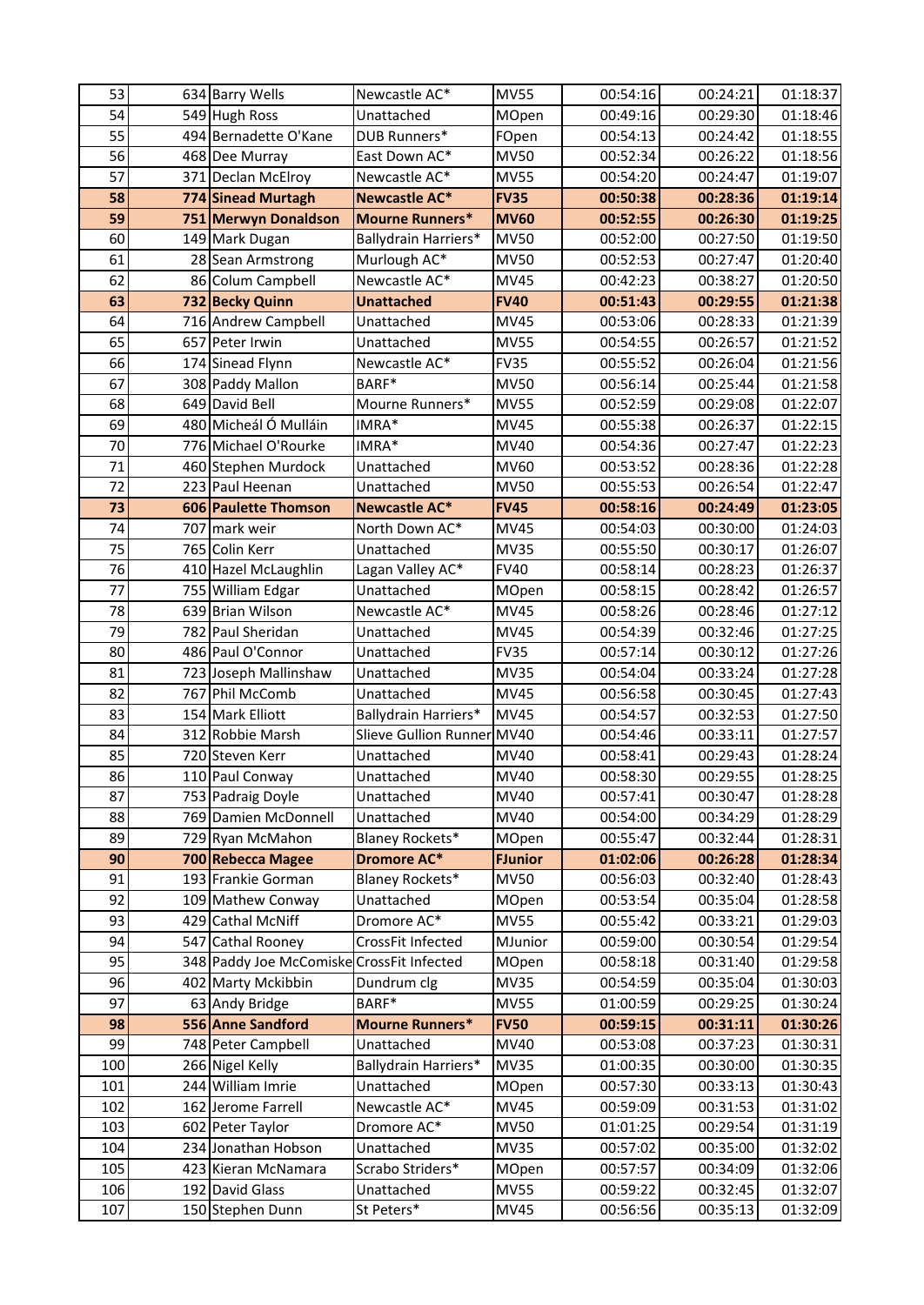| 108 |     | 299 Alan Magee                | Dromore AC*               | <b>MV45</b> | 01:04:14 | 00:28:57 | 01:33:11 |
|-----|-----|-------------------------------|---------------------------|-------------|----------|----------|----------|
| 109 |     | 392 Gary McIlhennon           | Newcastle AC*             | <b>FV45</b> | 01:00:01 | 00:33:13 | 01:33:14 |
| 110 |     | 393 Bronagh McInerney         | Newcastle AC*             | <b>FV45</b> | 00:59:17 | 00:34:06 | 01:33:23 |
| 111 |     | 641 Trevor Wilson             | BARF*                     | <b>MV55</b> | 01:02:27 | 00:31:34 | 01:34:01 |
| 112 |     | 461 Kevin Murney              | Unattached                | <b>FV40</b> | 01:00:57 | 00:33:51 | 01:34:48 |
| 113 |     | 20 William Alexander          | Ballydrain Harriers*      | MV40        | 00:59:48 | 00:35:01 | 01:34:49 |
| 114 |     | 773 Richard Moore             | Unattached                | <b>MV50</b> | 01:01:00 | 00:34:55 | 01:35:55 |
| 115 |     | 132 Colm Devlin               | Murlough AC*              | <b>MV50</b> | 01:03:50 | 00:32:34 | 01:36:24 |
| 116 |     | 378 Jimmy McFadden            | Team Runwell              | <b>MV50</b> | 00:58:57 | 00:37:58 | 01:36:55 |
| 117 |     | 762 Kevin Grogan              | Unattached                | MV60        | 01:05:16 | 00:32:08 | 01:37:24 |
| 118 |     | 731 Conor O'Farrell           | IMRA*                     | MV40        | 01:02:57 | 00:34:37 | 01:37:34 |
| 119 |     | 593 Alison Stocks             | Ballydrain Harriers*      | <b>FV35</b> | 00:57:52 | 00:39:47 | 01:37:39 |
| 120 |     | 632 Clive Weir                | Newry City Runners*       | <b>MV50</b> | 00:58:42 | 00:39:43 | 01:38:25 |
| 121 |     | 349 Christina McConnell       | Ballydrain Harriers*      | FOpen       | 01:03:31 | 00:34:55 | 01:38:26 |
| 122 | 777 | David Place                   | Unattached                | <b>MV55</b> | 01:01:03 | 00:37:34 | 01:38:37 |
| 123 |     | 115 Ricky Cowan               | <b>Mourne Runners*</b>    | <b>MV70</b> | 01:07:32 | 00:31:07 | 01:38:39 |
| 124 |     | 437 Lisa Milligan             | East Down AC*             | <b>FV45</b> | 01:03:38 | 00:35:05 | 01:38:43 |
| 125 |     | 208 Ernest Hall               | <b>Dromore AC*</b>        | <b>MV65</b> | 01:03:40 | 00:35:12 | 01:38:52 |
| 126 |     | 310 John Manley               | East Down AC*             | <b>MV50</b> | 01:03:27 | 00:35:32 | 01:38:59 |
| 127 |     | 361 Monica McCrickard         | Leitrim Ladies            | <b>FV45</b> | 01:03:41 | 00:35:20 | 01:39:01 |
| 128 |     | 788 Fred Strickland           | Ballydrain Harriers*      | <b>MV70</b> | 01:05:53 | 00:33:20 | 01:39:13 |
| 129 |     | 43 Alan Beatty                | Unattached                | <b>MV50</b> | 01:03:33 | 00:35:45 | 01:39:18 |
| 130 | 77  | <b>Charles Burns</b>          | Unattached                | <b>MV45</b> | 01:05:36 | 00:33:57 | 01:39:33 |
| 131 | 772 | <b>Kate Meskell</b>           | IMRA*                     | FOpen       | 01:01:46 | 00:37:52 | 01:39:38 |
| 132 |     | 125 Jonathan Davis            | Jog Lisburn*              | MOpen       | 01:03:08 | 00:36:32 | 01:39:40 |
| 133 |     | 542 Paddy Ritchie             | Ballydrain Harriers*      | <b>MV45</b> | 01:11:49 | 00:29:31 | 01:41:20 |
| 134 |     | 33 Jacqueline Barbour         | Newcastle AC*             | <b>FV45</b> | 01:05:50 | 00:36:11 | 01:42:01 |
| 135 |     | 441 Kathleen Monteverde BARF* |                           | <b>FV55</b> | 01:01:16 | 00:41:02 | 01:42:18 |
| 136 |     | 116 John Crawley              | NIMRA*                    | <b>MV50</b> | 01:03:16 | 00:39:11 | 01:42:27 |
| 137 |     | 766 Michael McCarthy          | London Irish AC           | <b>MV55</b> | 01:00:44 | 00:42:24 | 01:43:08 |
| 138 |     | 225 Beverley Herron           | Mourne Runners*           | FOpen       | 01:07:23 | 00:36:52 | 01:44:15 |
| 139 |     | 789 Neil McVeigh              | Newcastle AC*             | <b>MV45</b> | 01:11:01 | 00:34:14 | 01:45:15 |
| 140 |     | 369 Paddy McDonald            | East Down AC*             | <b>MV45</b> | 01:03:44 | 00:41:58 | 01:45:42 |
| 141 |     | 510 Trevor Patterson          | North Down AC*            | <b>MV50</b> | 01:09:11 | 00:36:34 | 01:45:45 |
| 142 |     | 438 Sean Milligan             | Newcastle AC*             | MV40        | 01:08:27 | 00:37:24 | 01:45:51 |
| 143 |     | 531 Martin Rafter             | Blaney Rockets*           | <b>MV55</b> | 01:00:23 | 00:45:33 | 01:45:56 |
| 144 |     | 148 Tom Dowey                 | East Down AC*             | MV60        | 01:05:42 | 00:40:17 | 01:45:59 |
| 145 |     | 591 Alister Stewart           | Tinto                     | <b>MV45</b> | 01:07:07 | 00:38:54 | 01:46:01 |
| 146 |     | 465 Michael Murphy            | LVO                       | <b>MV55</b> | 01:10:42 | 00:35:23 | 01:46:05 |
| 147 |     | 551 Stephen Ross              | Unattached                | <b>MV45</b> | 01:07:01 | 00:39:05 | 01:46:06 |
| 148 |     | 279 Stephen Knight            | Newcastle AC*             | <b>MV55</b> | 01:08:38 | 00:37:41 | 01:46:19 |
| 149 |     | 189 James Gillespie           | Unattached                | MV40        | 01:05:23 | 00:42:08 | 01:47:31 |
| 150 |     | 134 Sharon Dickenson          | Lagan Valley AC*          | <b>FV40</b> | 01:07:37 | 00:41:30 | 01:49:07 |
| 151 |     | 771 Eithne McShane            | $IMRA*$                   | <b>FV50</b> | 01:07:30 | 00:43:08 | 01:50:38 |
| 152 |     | 704 Michael Quinn             | Newcastle AC*             | <b>MV45</b> | 01:14:01 | 00:39:18 | 01:53:19 |
| 153 |     | 783 John Shiels               | $IMRA*$                   | <b>MV50</b> | 01:14:16 | 00:41:16 | 01:55:32 |
| 154 |     | 778 Justin Rea                | IMRA*                     | <b>MV55</b> | 01:10:48 | 00:46:20 | 01:57:08 |
| 155 |     | 622 Philip Ward               | BARF*                     | MV40        | 01:05:52 | 00:51:26 | 01:57:18 |
| 156 |     | 780 Sean Rooney               | Malone Running Club MOpen |             | 01:13:08 | 00:48:04 | 02:01:12 |
| 157 |     | 443 Naomi Montgomery          | Ballydrain Harriers*      | <b>FV35</b> | 01:10:10 | 00:52:16 | 02:02:26 |
| 158 |     | 467 Aisling Murray            | Murlough AC*              | FOpen       | 01:14:18 | 00:48:11 | 02:02:29 |
| 159 |     | 559 Catherine Scannell        | Murlough AC*              | FOpen       | 01:14:37 | 00:48:10 | 02:02:47 |
| 160 |     | 585 Liam Smyth                | Murlough AC*              | <b>MV45</b> | 01:17:17 | 00:45:32 | 02:02:49 |
| 161 |     | 146 Karen Dougan              | Unattached                | <b>FV45</b> | 01:11:43 | 00:58:10 | 02:09:53 |
| 162 |     | 768 Patsy McCreanor           | IMRA*                     | <b>MV70</b> | 01:22:24 | 00:51:18 | 02:13:42 |